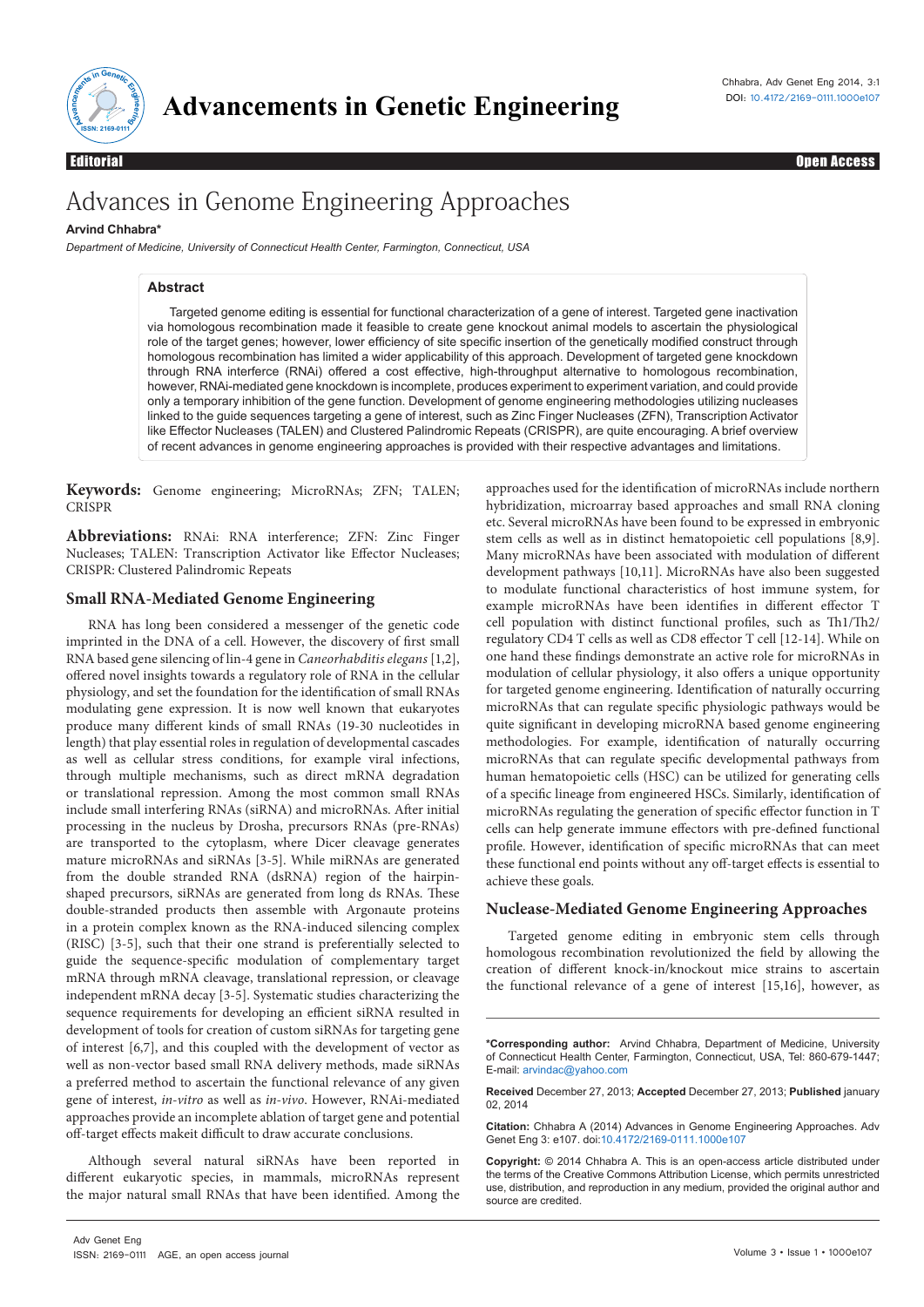mentioned before, low efficiency of site specific recombination limited a widespread applicability of this approach. To address this limitation, several nuclease based targeted genome engineering approaches such as Zinc finger nucleases (ZFNs), Transcription Activator Like Effector Nucleases (TALENs), Clustered Palindromic Repeats (CRISPRs) etc., have recently been developed that utilize a custom guide sequence for targeting a gene of interest coupled with a nuclease [17], discussed in details below:

#### **ZFNs-mediated genome engineering**

 $\mathrm{Cys}_2\text{-His}_2$ zinc-finger domain in among the most common types of DNA-binding motifs found in eukaryotes and represents the second most frequently encoded protein domain in the human genome. ZFNs utilize the DNA binding ability and specificity of zinc finger proteins (ZFPs), along with the nuclease function of Fok1 nuclease for targeted genome engineering. The zinc finger domain is comprised of 3-6 zinc finger modules linked together, with each module comprised of 30 amino acids and recognizing 9-18 base pairs. Since DNA cleavage activity of Fok1 nuclease functions only in dimer form, two zinc finger modules are created recognizing 9-18 base pairs on opposite sides of a target gene, allowing on target specificity. Binding on the zinc finger modules to the target sequence results in Fok1 dimerization, activation of its nuclease activity and double stranded break (DSB) in the target sequence spacer region. Once DSB is introduced, it leads to activation of cellular DNA repair mechanisms, such as the error prone non homologous end joining (NHEJ) or the DNA homology mediated repair by homologous recombination (HR), culminating in gene disruption by homologous template introduced or NHEJ mediated nucleotide insertion, deletion or frame-shift mutations. Among the key constraint in designing an effective ZFN is their natural preference for G-rich sequences. Furthermore, making a single designer DNAbinding domain is easier than joining two domains in an appropriate orientation, with correct spacing, to yield a functional nuclease. These technological challenges make in house development of an effective ZFN quite difficult for most laboratories.

## **TALEN-mediated genome engineering**

binding proteins of plant pathogenic bacterium, Xanthomonas, that utilize DNA binding domain comprised of 33-35 amino acid tandem monomer repeats, each recognizing a single base pair [18]. TALEN utilizes the DNA binding ability of TALEs with the cleavage function of Fok1 nuclease for targeted genome editing, with two custom Fok1 fused TALENs binding in the opposite directions of the target gene and resulting in dimerization of Fok1 and cleavage of the target DNA [17,19,20]. The key difference between ZFNs and TALENs is that each ZFN finger module (30 amino acids) recognizes three nucleotides while each TALEN repeat (33-35 amino acids) recognizes only 1 nucleotide. The DNA recognition specificity is determined by two hyper variable amino acids, known as the repeat variable diresidues (RVDs), at position 12 and 13. For example HD (His, Asp) targets Cytosine (C), NI (Asn, Ile) targets adenine (A), NG (Asn, Gly) targets thymine (T), and NN (Asn, Asn) targets guanine (G) and adenine (A). Following RVDs binding to the complementary sequences, Fok1 monomers on opposite TALENs dimerize to cause DSB at the spacer region. Repair of DSBs through externally introduced homologous elements can lead to sitespecific insertions, while repair of DSBs through NHEJ pathway can lead to nucleotide deletions, insertions, causing frame shift mutations and gene disruption. While single base recognition requirement for TALEN-DNA binding repeat provides it greater flexibility than the triplet confined zinc-finger proteins, high sequence similarity between Transcription Activator Like Effectors (TALE) are natural DNA

each repeat (difference of only two RVD residues between TALEN repeat modules) present a challenge to assemble a functional TALEN. However, methods such as "Golden Gate" molecular cloning have made rapid assembly of TALENs possible [19] and several TALENs have been shown to produce site specific genome editing in different cell types.

### **CRISPR/Cas9 based system for genome engineering**

CRISPRs are short direct repeats of 21-47 nucleotides length interspersed with short intervening spacers in the bacterial genome. The CRISPR repeats are identical but spacers sequences vary. The CRISPR locus is surrounded by a cohort of CRISPR-associated (*Cas*) genes. The transcribed CRISPR RNA (crRNA) is processed and the mature crRNA binds to the Cas protein/nuclease and guides the complex to DNA target, complementary to the spacer region, to cause Casmediated cleavage, followed by DNA repair through NHEJ or HR, as in ZFNs and TALENs. Several types of CRISPR/Cas systems, comprised of small, non-coding CRISPR RNAs and a set of Cas proteins, have been identified in different bacterial species [17,21,22]. Of these, Type II CRISPR/Cas system uses less components than the others, such that it requires a small CRISPR RNA (consisting of palindromic repeats flanking sequence recognizing spacers) and a partially complementary trans-acting (trac RNA) that associate with a single Cas9 protein to mediated target degradation. Availability of CRISPR based dual customized short crRNA/tracRNA under polymerase III promoter in one vector, and the Cas9 protein in the second vector, makes it feasible to design custom CRISPRs for targeting a gene of interest. This gives CRISPR an edge over technological challenges under ZFNs and TALENs, as it requires construction of only one variable vector encoding target specific crRNA, with Cas9 being the common moiety between different CRISPRs. However, additional studies are needed to ascertain the efficiency of CRISPR-mediated gene targeting approaches as well as their off-target effects. recombinant vector system that expresses the target gene specific

## **Concluding Remarks**

MicroRNAs, ZFNs, TALENs and CRISPRs are efficient targeted genome engineering tools. Characterization of microRNAs that can facilitate the development of a specific cell lineage or imprint predefined functional characteristics in a cell of choice will have enormous translational implications. While limited studies with TALENs and CRISPRs improved genome engineering efficiency, additional studies are needed for establishing their toxicity and off-target effect profiles. However, despite these challenges, it is suffice to say that the field of targeted genome engineering has made significant progress in the last few years, and with systematic cross-disciplinary studies their potential could be translated into therapeutic approaches for the benefit of the society.

#### **References**

- Lee RC, Feinbaum RL, Ambros V (1993) The C. elegans heterochronic gene lin-4 encodes small RNAs with antisense complementarity to lin-14. Cell 75: 843-854.
- 2. [Wightman B, Ha I, Ruvkun G \(1993\) Posttranscriptional regulation of the](http://www.ncbi.nlm.nih.gov/pubmed/8252622)  heterochronic gene lin-14 by lin-4 mediates temporal pattern formation in C. elegans. Cell 75: 855-862.
- 3. [He L, Hannon GJ \(2004\) MicroRNAs: small RNAs with a big role in gene](http://www.ncbi.nlm.nih.gov/pubmed/15211354)  regulation. Nat Rev Genet 5: 522-531.
- 4. [Bartel DP \(2009\) MicroRNAs: target recognition and regulatory functions. Cell](http://www.ncbi.nlm.nih.gov/pubmed/19167326)  136: 215-233.